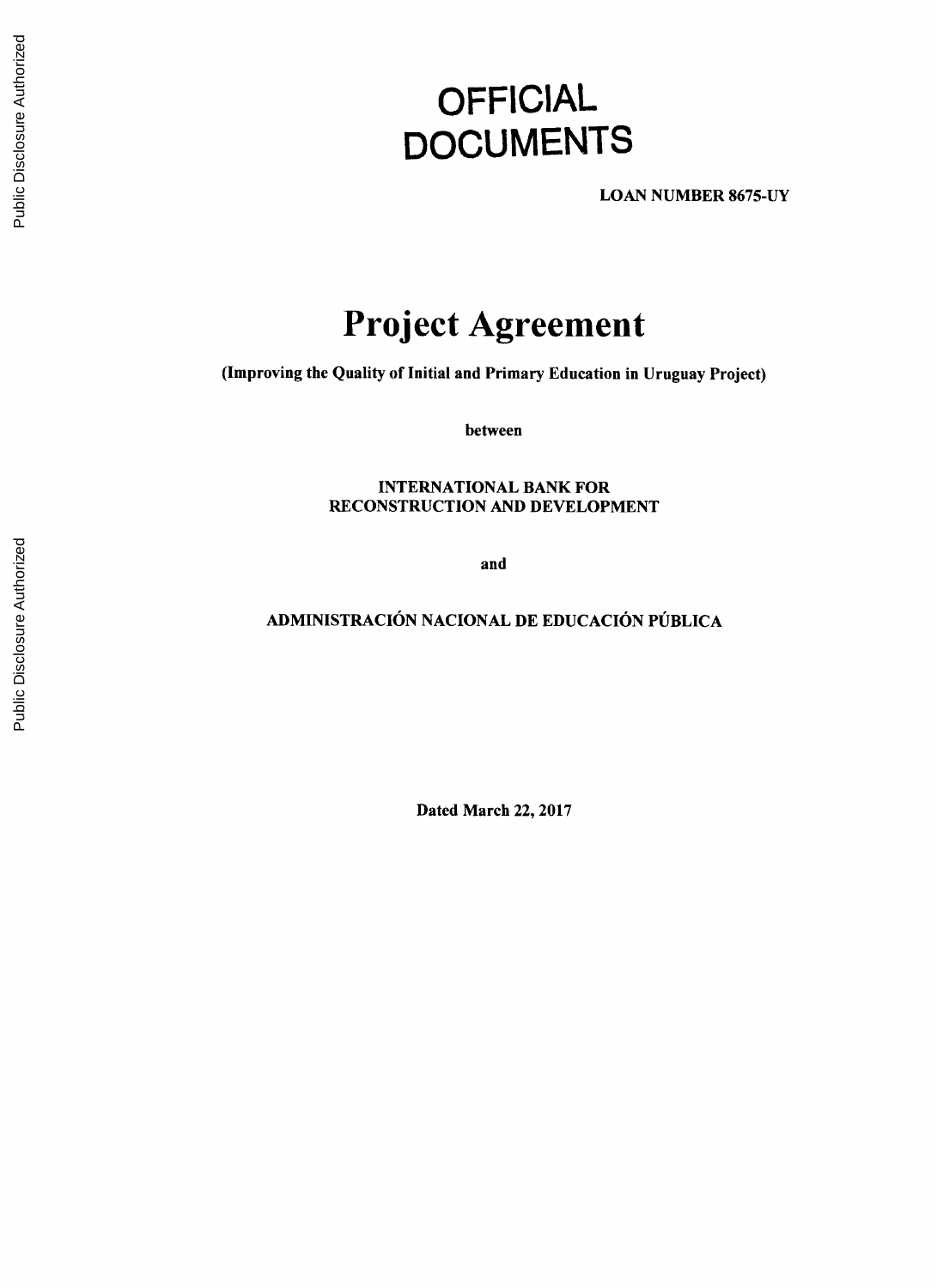#### **PROJECT AGREEMENT**

Agreement dated March 22, 2017, entered into between INTERNATIONAL<br>BANK FOR RECONSTRUCTION AND DEVELOPMENT ("Bank") and BANK FOR RECONSTRUCTION AND DEVELOPMENT ("Bank") and ADMINISTRACIÓN NACIONAL DE EDUCACIÓN PÚBLICA ("Project Implementing Entity") ("Project Agreement") in connection with the Loan Agreement ("Loan Agreement") of same date between REPUBLICA **ORIENTAL DEL URUGUAY** ("Borrower") and the Bank. The Bank and the Project Implementing Entity hereby agree as follows:

#### **ARTICLE I - GENERAL CONDITIONS; DEFINITIONS**

- **1.01.** The General Conditions (as defined in the Appendix to the Loan Agreement) constitute an integral part of this Agreement.
- 1.02. Unless the context requires otherwise, the capitalized terms used in this Agreement have the meanings ascribed to them in the Loan Agreement or the General Conditions.

#### **ARTICLE II - PROJECT**

- 2.01. The Project Implementing Entity declares its commitment to the objectives of the Project. To this end, the Project Implementing Entity shall carry out the Project in accordance with the provisions of Article V of the General Conditions, and shall provide, promptly as needed, the funds, facilities, services and other resources required for the Project.
- 2.02. Without limitation upon the provisions of Section 2.01 of this Agreement, and except as the Bank and the Project Implementing Entity shall otherwise agree, the Project Implementing Entity shall carry out the Project in accordance with the provisions of the Schedule to this Agreement.

#### **ARTICLE III - REPRESENTATIVE; ADDRESSES**

- **3.01.** The Project Implementing Entity's Representative is its President.
- **3.02.** The Bank's Address is:

International Bank for Reconstruction and Development **1818** H Street, NW Washington, **DC** 20433 United States of America

Telex: Facsimile:

248423(MCI) or **1-202-477-6391** *64145*

 $\sim$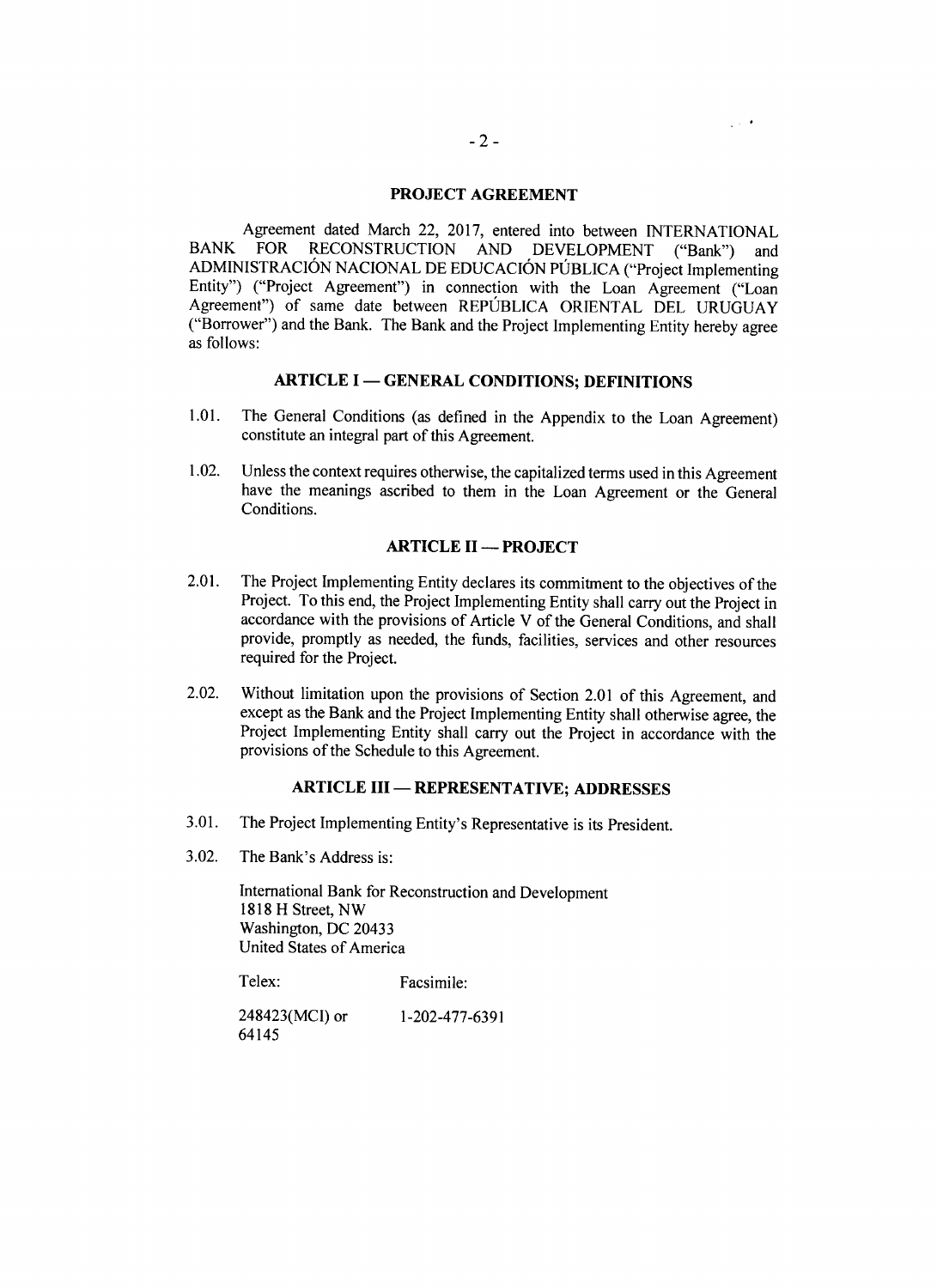**3.03.** The Project Implementing Entity's Address is:

Consejo Directivo Central de la Administración Nacional de Educación Pública Avenida del Libertador 1409, Piso **3,** Montevideo, Uruguay

Tel: Facsimile:

**(598-2) 902-7965; 908-9428 (598-2) 902** 3491

AGREED at Montevideo, Uruguay, as of the day and year first above written.

#### **INTERNATIONAL BANK FOR RECONSTRUCTION AND DEVELOPMENT**

| By | 1 turil                                                         |
|----|-----------------------------------------------------------------|
|    | <b>Authorized Representative</b>                                |
|    |                                                                 |
|    | Name: JESUS HENFLAEL<br>Title: DIRECTOR, Banco Munkicl,         |
|    |                                                                 |
|    | ADMINISTRACIÓN NACIONAL DE<br>EDUCACIÓN PÚBLICA                 |
|    |                                                                 |
| By |                                                                 |
|    | <b>Authorized Representative</b>                                |
|    |                                                                 |
|    | Name: WILSON NETTO MARTURET<br>Title: PRESIGONTE CODICEN - ANEP |

**SCHEDULE**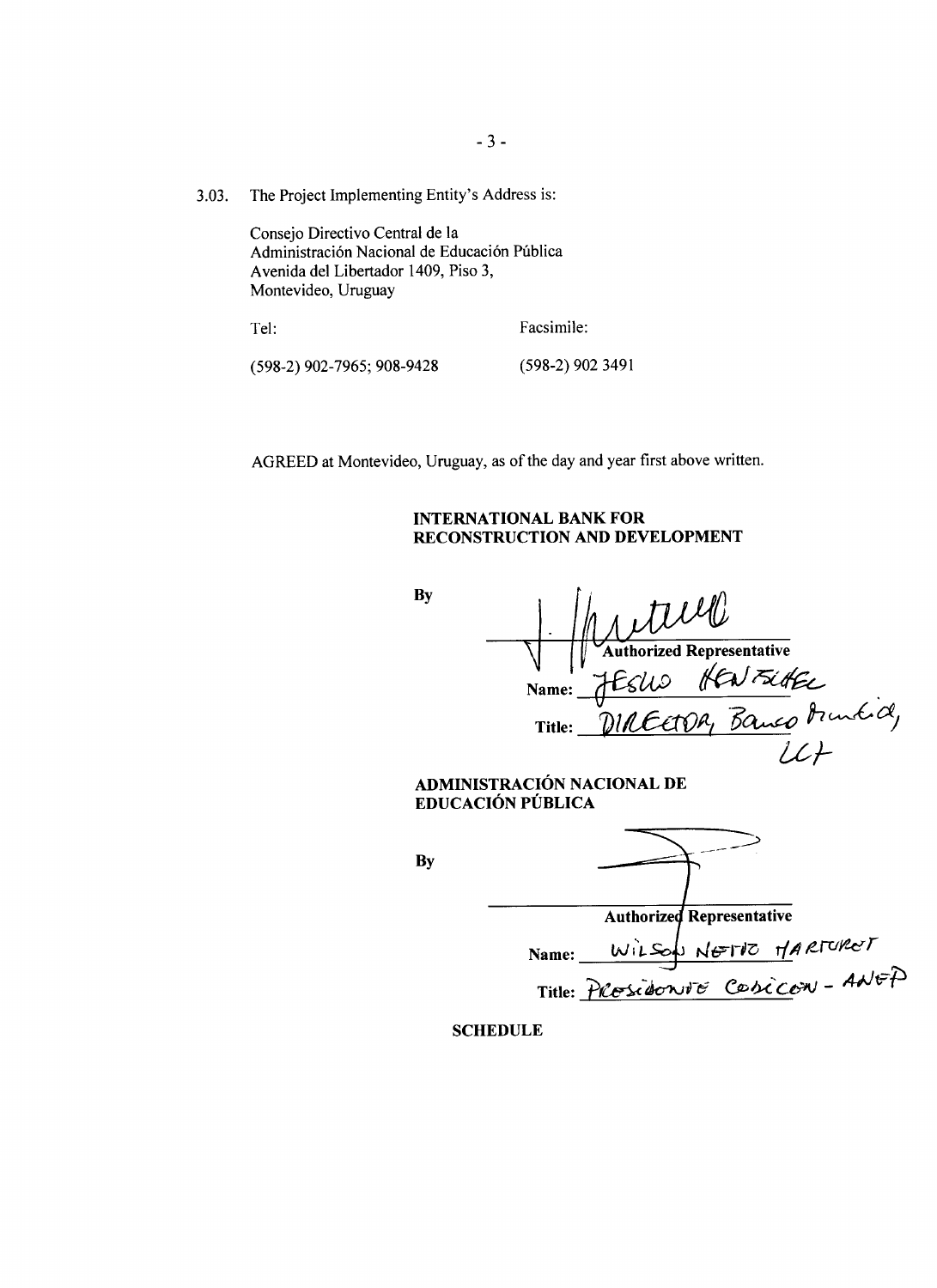#### **Execution of the Project**

#### **Section I. Implementation Arrangements**

#### **A. Institutional Arrangements**

- 1. The Project Implementing Entity shall carry out the Project in accordance with the provisions of the Operational Manual, which shall include, *inter alia:* (a) the structures, functions and responsibilities of the **PCU; (b)** the Project's chart of accounts and internal controls; (c) the format of: (i) the unaudited interim financial reports referred to in Section II.B.2 of this Schedule; and (ii) the financial statements referred to in Section II.B.1 of this Schedule; **(d)** the terms of reference for carrying out the Project audits under Section II.B.3 of this Schedule; (e) the monitoring indicators to evaluate the performance of the Project; **(f)** the Project's financial and institutional arrangements, including, *inter alia:* the flow of funds structure, and selection criteria for Full-Time Schools under Parts **1.1** and 2.1of the Project; **(g)** the Environmental and Social Management Framework and the Resettlement Policy Framework; and (h) the arrangement for monitoring, evaluation, and reporting of Project implementation, including verification protocols to confirm DLI achievement.
- 2. The Project Implementing Entity shall exercise its rights and duly perform all its obligations under the Inter-Administrative Agreement. Except as the Bank shall otherwise agree, the Project Implementing Entity shall not amend, suspend, abrogate, assign, terminate, waive or fail to enforce the Inter-Administrative Agreement or any provision thereof.
- **3.** (a) The Project Implementing Entity shall operate and maintain during Project implementation the PCU with a structure, functions and responsibilities satisfactory to the Bank, including, *inter alia*, its responsibility to assist the Project Implementing Entity in the coordination and implementation of the Project.
	- **(b)** The Project Implementing Entity shall ensure that the **PCU** is at all times headed **by** a Project coordinator and assisted **by** staff in adequate numbers, all with qualifications and experience acceptable to the Bank.
- 4. (a) Not later than three **(3)** months after the Effective Date, the Project Implementing Entity shall enter into an agreement (the "Verification Agreement") with an agency with experience and qualifications acceptable to the Bank (the "Verification Entity"),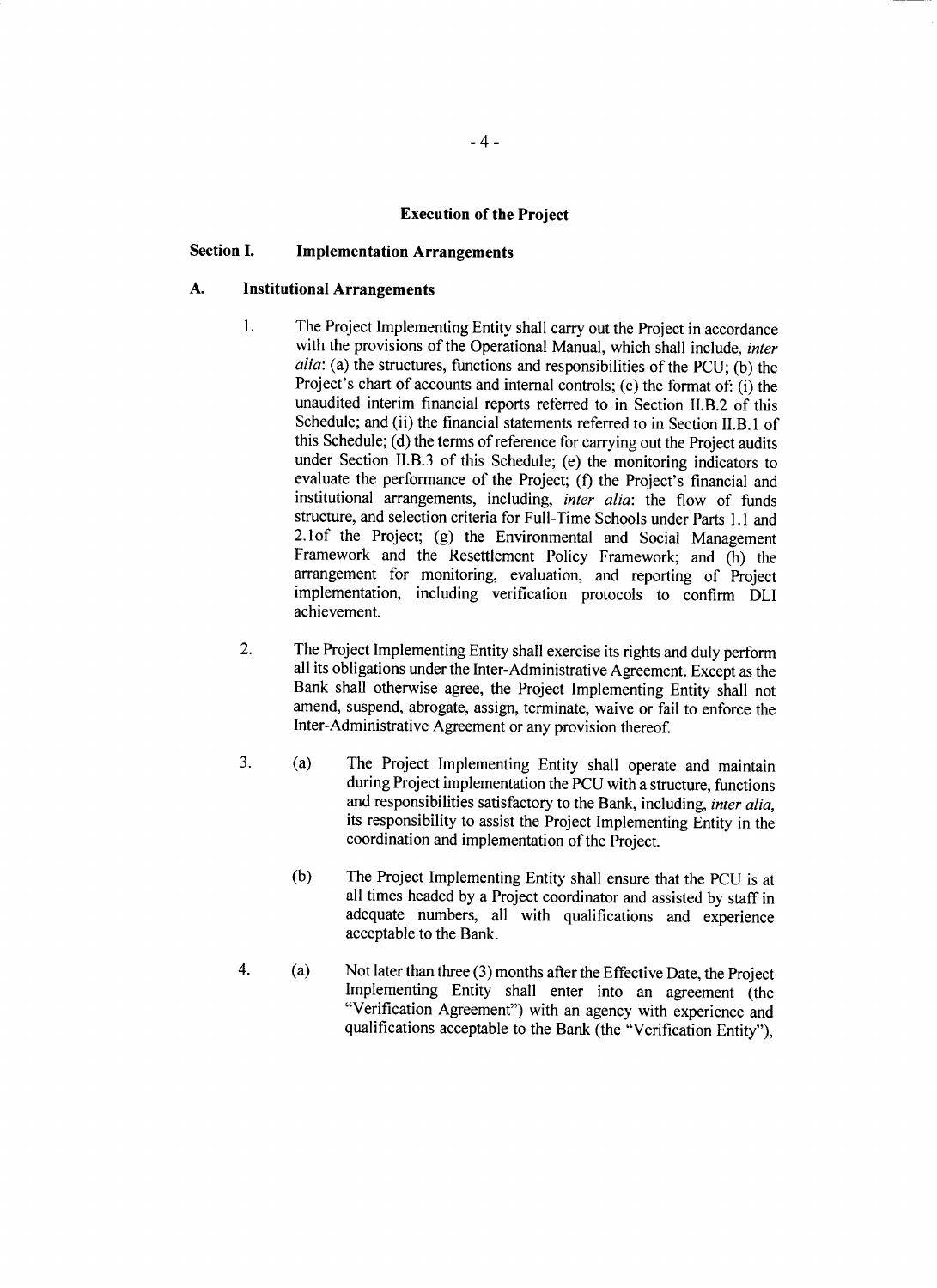for purposes of assisting the Project Implementing Entity in the implementation of Part 4 of the Project (including, *inter alia,* the verification of compliance of selected DLIs), under terms and conditions acceptable to the Bank (as these are further detailed in the Operational Manual).

- **(b)** The Project Implementing Entity shall: (i) exercise its rights and carry out its obligations under the Verification Agreement in such manner as to protect the interest of the Borrower and the Bank to accomplish the purposes of the Loan; and (ii) except as the Bank shall otherwise agree, not amend, suspend, abrogate, terminate, waive or fail to enforce the Verification Agreement or any provision thereof.
- (c) In case of any conflict between the provisions of the Verification Agreement and those of the Operational Manual and/or this Agreement, the provisions of this Agreement shall prevail.

#### B. **Anti-Corruption**

The Project Implementing Entity shall ensure that the Project is carried out in accordance with the provisions of the Anti-Corruption Guidelines.

#### **C. Safeguards**

- <sup>1</sup>**.** The Project Implementing Entity shall carry out or cause the Project to be carried out in accordance with the provisions of the Environmental and Social Management Framework and the Resettlement Policy Framework.
- 2. The Project Implementing Entity shall ensure that the terms of reference for any consultancies related to the technical assistance provided under the Project, shall be acceptable to the Bank following its review thereof and, to that end, such terms of reference shall duly incorporate the requirement of the Bank's Safeguard Policies then in force, as applied to the advice conveyed through such technical assistance.

### **Section II. Project Monitoring, Reporting and Evaluation.**

#### **A. Project Reports**

**1. The Project Implementing** Entity shall monitor and evaluate the progress of the Project and prepare Project Reports the Project in accordance with the provisions of Section **5.08 (b)** of the General Conditions and on the basis of indicators acceptable to the Bank and set forth in the Operational Manual. Each such Project Report shall cover the period of one calendar semester, and shall be furnished to